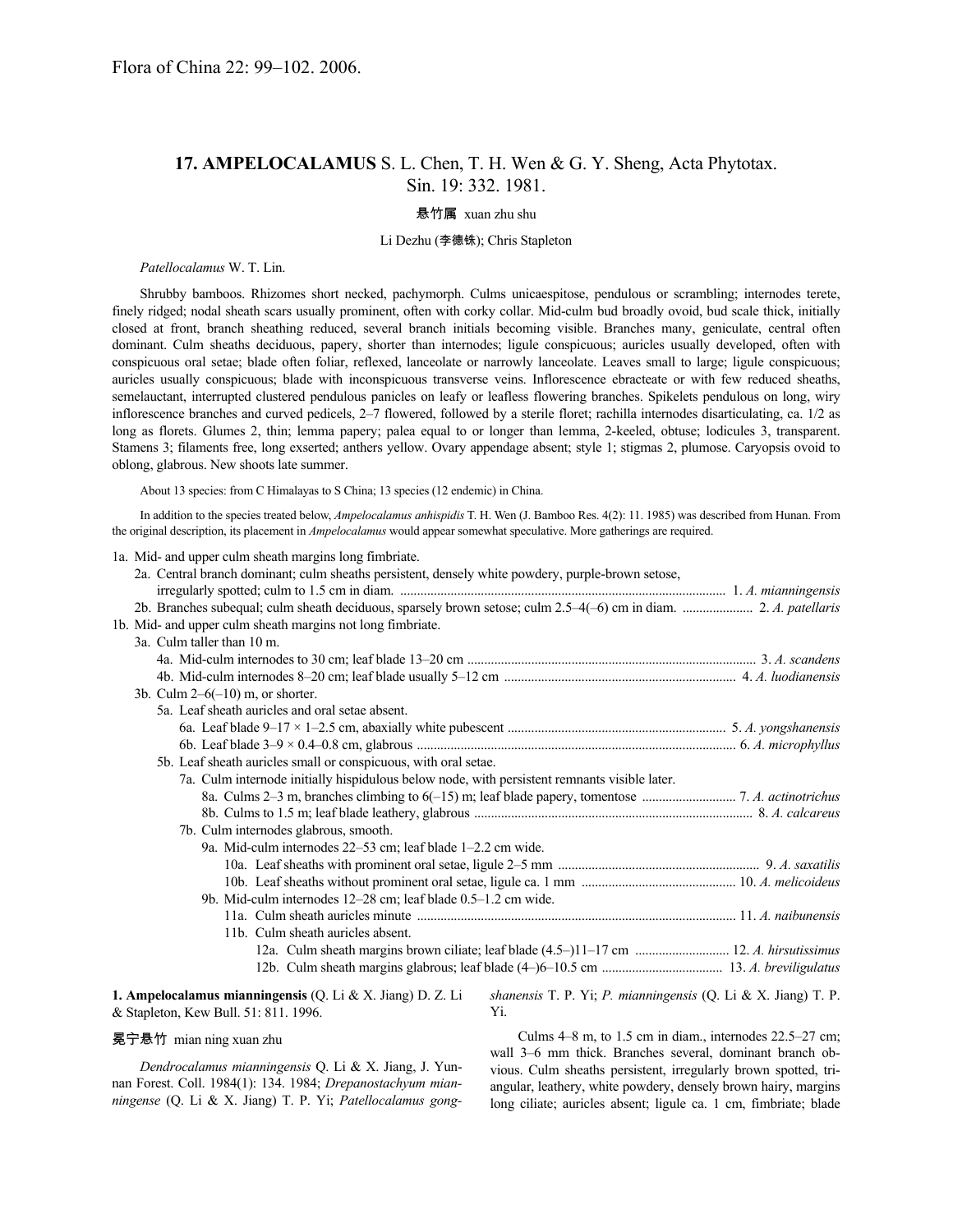erect or reflexed.Leaf sheaths 7–8 cm, glabrous;ligule 1–2 mm, apex ciliate; blade  $15-21 \times 3-3.5$  cm. Inflorescence unknown.

#### ● Riverside slopes; 1000–1700 m. W Sichuan, W Yunnan.

**2. Ampelocalamus patellaris** (Gamble) Stapleton, Edinburgh J. Bot. 51: 321. 1994.

#### 碟环竹 die huan zhu

*Dendrocalamus patellaris* Gamble, Ann. Roy. Bot. Gard. Calcutta 7: 86. 1896; *Chimonobambusa jainiana* C. R. Das & D. C. Pal; *Drepanostachyum jainianum* (C. R. Das & D. C. Pal) R. B. Majumdar; *Patellocalamus patellaris* (Gamble) W. T. Lin.

Culms 6–10 m, 25–40(–60) mm in diam.; internodes 30– 45 cm; wall thin. Branches several. Culm sheaths deciduous, leathery, abaxially striate, appressed brown setose; auricles absent; ligule fimbriate or ciliate; blade reflexed, lanceolate. Leaf sheath abaxially striate; ligule long, ciliate; blade variable in size,  $19-24(-40) \times 2.5-3.5(-10)$  cm. Inflorescence semelauctant, paniculate. Spikelets 2–3 cm; florets 4–7, apical one sterile with a reduced rachilla extension. Glumes 2, rounded, short, many veined; lemma broadly rounded, slightly scabrous, 9–11 veined, margins long pubescent, apex mucronate; palea keels scabrous, 2-veined between keels. Anthers yellow, apiculate. Ovary ovoid; style 1, oblong; stigmas 2, plumose. Caryopsis 1– 1.2 cm.

Broad-leaved forests; 1000–1800 m. Yunnan [India, Laos, Myanmar, Nepal].

This species was initially described in *Dendrocalamus* after flowers of *D. hamiltonii* were mistakenly included in a gathering from NE India. In China, a new section of *Dendrocalamus* was established to accommodate this species along with several unrelated species of *Dendrocalamus*. The correct flowers were eventually found in Nepal, and also in NE India, where they were described as a new species of *Chimonobambusa*.

**3. Ampelocalamus scandens** Hsueh & W. D. Li, J. Bamboo Res. 4(2): 5. 1985.

#### 爬竹 pa zhu

*Drepanostachyum scandens* (Hsueh & W. D. Li) P. C. Keng ex T. P. Yi.

Culms subscandent, to 10 m or more, ca. 8 mm in diam., internodes to 30 cm; nodes with persistent, raised sheath base; wall ca. 2.5 mm. Branches many, central branch obviously dominant, often similar to main culm, secondary branches slender. Culm sheaths tardily deciduous or persistent, narrowly triangular, thinly leathery, white setose, margins apically long ciliate; auricles minute; ligule truncate, ca. 5 mm, serrate, fimbriate; blade reflexed, lanceolate, readily deciduous. Leaves 3–5 per ultimate branch; sheath ca. 4.5 cm, margins ciliolate; auricles projecting, hispidulous; oral setae pronounced, initially purple, curving, to 1.5 cm; ligule developed; blade lanceolate,  $13-20 \times 0.7-2.2$  cm, transverse veins not distinct. Inflorescence unknown. New shoots Aug.

● Steep slopes; 200–300 m. Guizhou (Chishui).

**4. Ampelocalamus luodianensis** T. P. Yi & R. S. Wang, J.

Bamboo Res. 4(2): 3. 1985.

# 小篷竹 xiao peng zhu

*Drepanostachyum luodianense* (T. P. Yi & R. S. Wang ) P. C. Keng ex T. P. Yi.

Culms basally erect, apically drooping, ca. 10 m, 4–10 mm in diam., nearly solid, internodes terete, 8–20 cm, initially white powdery, becoming glabrous. Branches several, central dominant, to 5 m. Culm sheaths tardily deciduous, yellow-green, with purple spots, narrowly triangular, abaxially striate, appressed setose; auricles absent; ligule truncate, ciliate; blade erect or reflexed, lanceolate. Leaves 4–11 per ultimate branch. Leaf sheaths ca. 5 cm, ciliate; auricles developed; blade lanceolate, usually  $5-12 \times 0.7-1.7$  cm, white powdery. Spikelet 1.2–1.7 cm; florets 3–5, apical one sterile. Glumes 2, membranous, 3–5-veined; lemma rigid, 8–9 mm, 7-veined; palea slightly longer than lemma, glabrous; lodicules 3, ovate, ca. 1 mm, margins ciliate. Anthers 8–9 mm. Ovary ovoid, glabrous; style 1; stigmas 2, plumose. Caryopsis unknown.

● Steep slopes; 600–1000 m. Guizhou (Chishui).

**5. Ampelocalamus yongshanensis** Hsueh & D. Z. Li, J. Bamboo Res. 6(2): 10. 1987.

### 永善悬竹 yong shan xuan zhu

*Drepanostachyum yongshanense* (Hsueh & W. D. Li) P. C. Keng ex T. P. Yi.

Culms erect, apically drooping, to 3 m, 5–10 mm in diam.; internodes terete, 15–19 cm, initially white powdery; node slightly projected, sheath ring obvious with woody rudiment. Branches 5–15, secondary branches slender. Culm sheaths deciduous, narrowly triangular, 9–14 cm, thinly leathery, sparsely brown ciliate; auricles absent; ligule ca. 1 mm, ciliate; blade reflexed, 0.5–3 cm, adaxially pubescent. Leaves 3–5 per ultimate branch; leaf sheath auricles absent; ligule truncate, ca. 1 mm; blade  $9-17 \times 1-2.5$  cm, abaxially white silky. Inflorescence unknown. New shoots Aug–Sep.

• Slopes on hills; 600–700 m. SW Sichuan, Yunnan (Yongshan).

**6. Ampelocalamus microphyllus** (Hsueh & T. P. Yi) Hsueh & T. P. Yi, J. Bamboo Res. 4(2): 7. 1985.

## 坝竹 ba zhu

*Sinocalamus microphyllus* Hsueh & T. P. Yi, J. Yunnan Forest. Coll. 1982(1): 71. 1982 [*"microphylla"*]; *Drepanostachyum microphyllum* (Hsueh & T. P. Yi) Hsueh & T. P. Yi; *Neosinocalamus microphyllus* (Hsueh & T. P. Yi) P. C. Keng & T. P. Yi.

Culms 2–6 m, 5–15 mm in diam., internodes terete, 15–35 cm, initially white powdery, becoming glabrous; sheath ring elevated, woody; wall 1.5–2 mm thick; culm sheaths triangular, thickly papery, sparsely gray ciliate; auricles absent; ligule truncate or slightly concave, ca. 1 mm; blade reflexed, subulate or narrowly lanceolate, abaxially glabrous. Leaves 4–10 per ultimate branch; leaf sheath auricles absent; ligule truncate, ca.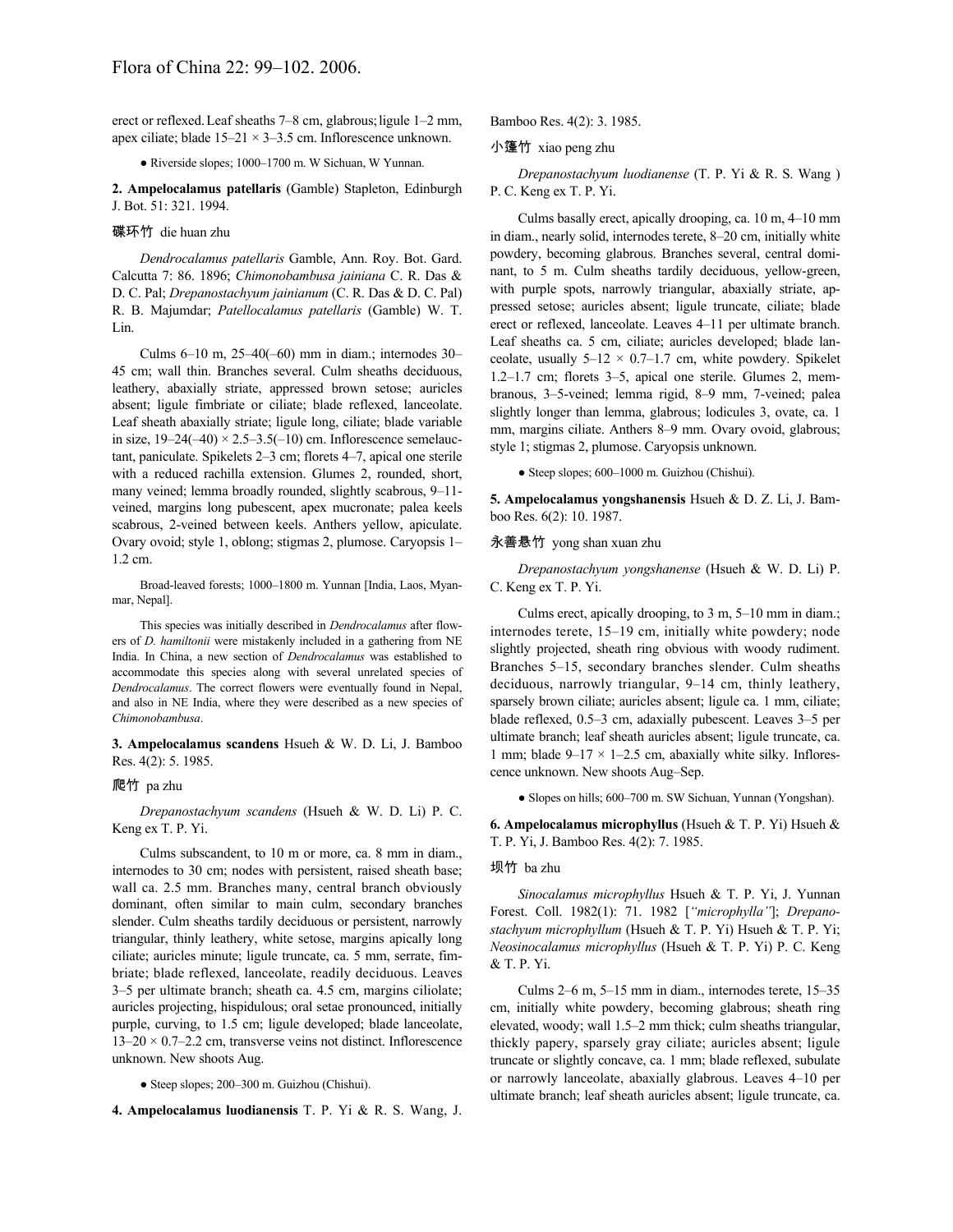1 mm, serrate; blade  $3-9 \times 0.4-0.8(-1.1)$  cm, glabrous, transverse veins not distinct. Inflorescence unknown. New shoots Aug.

• Steep slopes; 300–500 m. E and N Sichuan.

**7. Ampelocalamus actinotrichus** (Merrill & Chun) S. L. Chen, T. H. Wen & G. Y. Sheng, Acta Phytotax. Sin. 19: 332. 1981.

# 射毛悬竹 she mao xuan zhu

*Arundinaria actinotricha* Merrill & Chun, Sunyatsenia 2: 206. 1935; *Indocalamus actinotrichus* (Merrill & Chun) Mc-Clure; *Pleioblastus actinotrichus* (Merrill & Chun) P. C. Keng.

Culms apically drooping, 2–3 m; branches climbing to  $6(-15)$  m,  $1-1.5$  cm in diam.; internodes initially light purple, becoming gray-green and scarred, to 30 cm, hispidulous. Branches 2 to several. Culm sheaths tardily deciduous, initially green, thickly papery or leathery, margins with red-brown bristles to  $2(-3.7)$  cm; auricles readily deciduous, prominent, ovate; ligule short, fimbriate; blade reflexed, green, lanceolate. Leaf sheaths glabrous; auricles obvious; ligule truncate, rigid, fimbriate; blade elliptic-lanceolate, usually  $6-30 \times 1-4$  cm. Spikelets 1.8–3.5 cm; florets 2–7, apical one sterile; internode of rachilla 6–7 mm. Glumes 2, narrowly lanceolate; 1–5 veined; lemma lanceolate, 7–9-veined, apex mucronate; palea about as long as or longer than lemma, keels ciliate; lodicules 3. Anthers slender. Ovary ovoid; styles 2, basally joined; stigmas plumose. Caryopsis oblong-ovoid. New shoots May, fl. Feb– Jul.

● Slopes of hills; 500–1200 m. Hainan.

**8. Ampelocalamus calcareus** C. D. Chu & C. S. Chao, Acta Phytotax. Sin. 21: 204. 1983.

#### 贵州悬竹 gui zhou xuan zhu

Culms apically drooping, to 1.5 m, 4–5 mm in diam., internodes terete, 8–18 cm, distally pubescent, later subglabrous; supra-nodal ridges prominently raised. Branches often 5–7, subequal, 0.5–1 m, 1–2 mm in diam. Culm sheaths persistent, irregularly spotted, shorter than internode, densely white pubescent, glabrescent, margins densely white ciliate; auricles subcircular, amplexicaul; oral setae many, radiating, ca. 1 cm; ligule short, apex densely white fimbriate; blade reflexed, green, ovate-lanceolate. Leaves 2 or 3 per ultimate branch; sheaths glabrous, glossy, margin ciliate; auricles present; oral setae deciduous, radiating, 5–7 mm; ligule short, apex long, white ciliate; blade  $7-20 \times 1.2-3$  cm, thinly leathery, abaxially slightly glaucous, glabrous, secondary veins indistinct, 4–7 pairs. Inflorescence unknown. New shoots Apr.

● Broad-leaved forests; ca. 500 m. Guizhou.

**9. Ampelocalamus saxatilis** (Hsueh & T. P. Yi) Hsueh & T. P. Yi, J. Bamboo Res. 4(2): 7. 1985.

# 羊竹子 yang zhu zi

*Sinocalamus saxatilis* Hsueh & T. P. Yi, Yunnan Linxue-

yuan Xuebao [J. Yunnan. Forest. Coll.] 1982(1): 69. 1982; *Drepanostachyum saxatile* (Hsueh & T. P. Yi) P. C. Keng ex T. P. Yi; *Neosinocalamus saxatilis* (Hsueh & T. P. Yi) P. C. Keng & T. P. Yi.

Culms basally oblique, initially apically drooping, 3–6 m, 5–15 mm in diam.; internodes 5–12 cm at culm base, 22–53 cm at mid-culm, rough, densely striate, hollow; wall 1.5–2 mm thick; supra-nodal ridge level; sheath base persistent, elevated, thickened. Branches (6–)10–15 from 6th to 12th node up, central dominant. Culm sheaths gradually deciduous, oblongtriangular, thickly papery, apex truncate; auricles and oral setae absent; ligule truncate or slightly sunken, ca. 1 mm; blade readily deciduous, reflexed, linear or linear-lanceolate. Leaves 4–10 per ultimate branch; sheaths smooth, margins ciliate; auricles obvious; oral setae present; ligule 2–5 mm, apex serrate; blade  $8-18 \times 1-2.2$  cm, glabrous, secondary veins 4–6 pairs, transverse veins indistinct. Inflorescence unknown. New shoots Aug–Sep.

● Forests; 600–1500 m. S Sichuan, NE Yunnan.

**10. Ampelocalamus melicoideus** (P. C. Keng) D. Z. Li & Stapleton, Novon 15: 599. 2005 [*"melicoides"*].

### 南川竹 nan chuan zhu

*Drepanostachyum melicoideum* P. C. Keng, J. Bamboo Res. 5(2): 35. 1986.

Culms initially apically drooping, 2–3 m, 7–10 mm in diam., internodes (8–)28–35 cm, glabrous; nodes without supranodal ridge; sheath ring elevated with persistent sheath base, hollow; wall 1.2–4 mm thick. Branches more than 10, central dominant. Culm sheaths unknown. Leaf sheaths 3.5–5 cm, basally glabrous, distally ciliate, auricles minute, densely ciliate; ligule truncate, ca. 1 mm, abaxially densely ciliate; blade lanceolate,  $5.5-15 \times 1-2$  cm, abaxially sparsely tomentose, adaxially glabrous, secondary veins 2-4-paired, transverse veins not distinct. Spikelets 1.2–1.5 cm; florets 3–5. Glumes 2; lemma lanceolate, 9–11 mm, 7–9-veined, glabrous; palea 1–1.2 cm, apex truncate; lodicules 3. Ovary ovoid, glabrous; stigmas 2, plumose. Caryopsis unknown.

#### ● Chongqing (Nanchuan).

**11. Ampelocalamus naibunensis** (Hayata) T. H. Wen, J. Bamboo Res. 6(3): 34. 1987.

### 内门竹 nei men zhu

*Arundinaria naibunensi*s Hayata, J. Coll. Sci. Imp. Univ. Tokyo 30: 408. 1911; *Bambusa naibunensis* (Hayata) Nakai; *Chimonobambusa naibunensis* (Hayata) McClure & W. C. Lin; *Drepanostachyum naibunense* (Hayata) P. C. Keng; *Leleba naibunensis* (Hayata) Nakai; *Pleioblastus naibunensis* (Hayata) Kanehira & Sasaki; *Pseudosasa naibunensis* (Hayata) Makino & Nemoto.

Culms apically drooping, 3–6 m, 5–10 mm in diam.; internodes 12–28 cm, glabrous, hollow; nodes raised; wall 2–3 mm thick. Branches several per node. Culm sheaths thinly papery, sparsely setose; auricles minute, brown setose; blade readily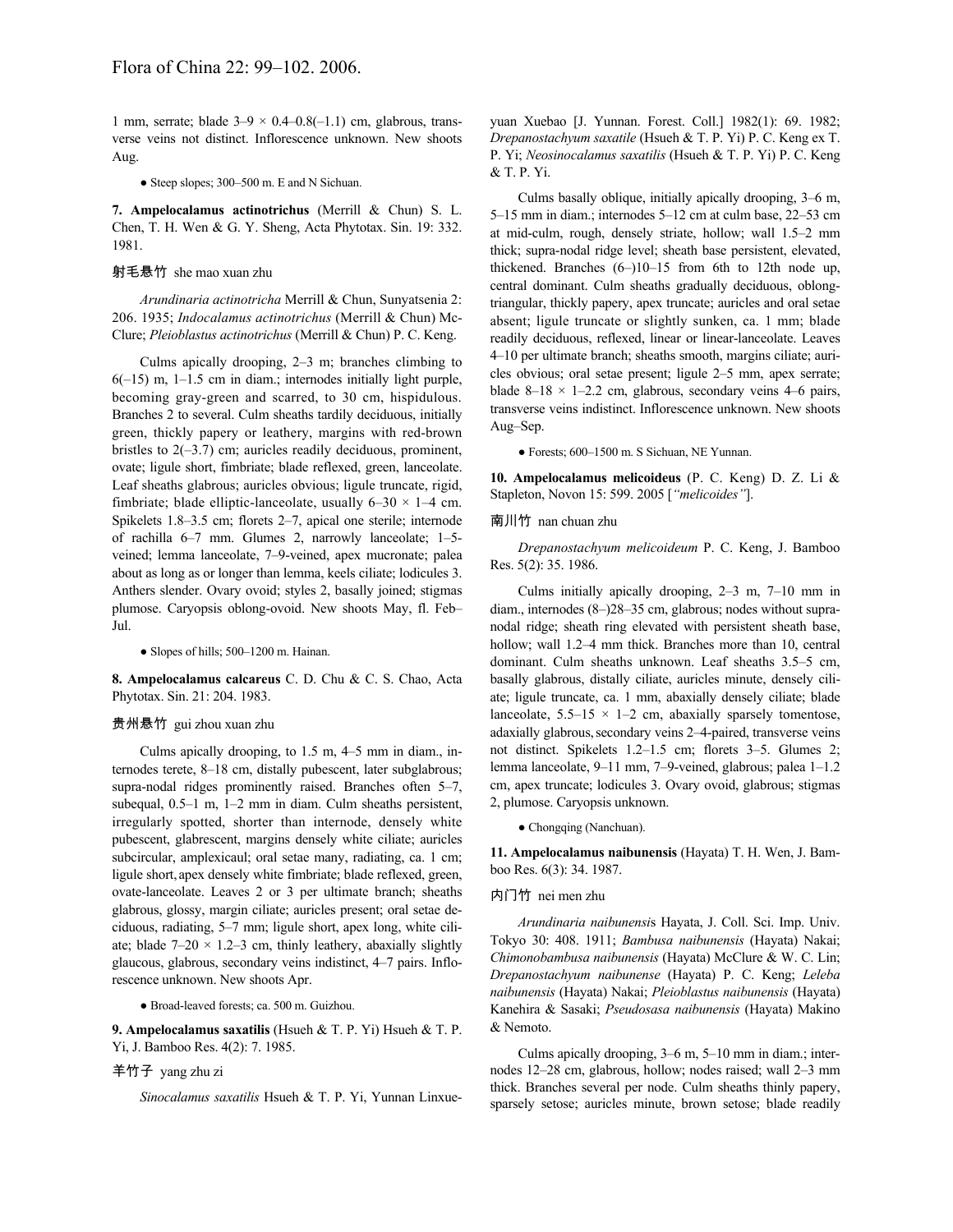deciduous, linear-subulate. Leaf sheaths 3–6 cm; glabrous; auricles minute; ligule arched, long, ciliate; blade lanceolate,  $(3-)4-14 \times 0.5-1.2$  cm, transverse veins not distinct. Spikelets 2–4 cm; florets 3–6. Glumes 2, narrowly rounded; lemma ovate, narrowly rounded,  $10-12 \times 3-4$  mm, 7-11-veined; palea  $7-11 \times 2-3$  mm; lodicules 3, ciliate. Anthers ca. 4 mm. Ovary obovoid; styles 2; stigmas 2, plumose. Caryopsis unknown. Fl. Feb.

● About 1000 m. S Taiwan (Pingdong).

**12. Ampelocalamus hirsutissimus** (W. D. Li & Y. C. Zhong) Stapleton & D. Z. Li, Novon 15: 599. 2005.

## 多毛悬竹 duo mao xuan zhu

*Drepanostachyum hirsutissimum* W. D. Li & Y. C. Zhong, J. Bamboo Res. 16(1): 52. 1997.

Culms caespitose, basally erect, apically drooping, to 3–5 m, 5–10(–15) mm in diam.; internodes 12–18(–23) cm, glabrous, hollow; wall 3–5(–7) mm thick; nodes with 3 bud groups, 2 lateral developing into sub-branches and center 1 developing into main branch. Culm sheaths needle-like, narrowly triangular, asymmetrical, ca. 22 cm, thinly leathery, base ca. 3.5 cm wide, apex ca. 1 mm wide, apex truncate; auricles absent; ligule ca. 1 mm, ciliate; blade readily deciduous, erect, linear, 1.5–2 cm. Leaves 5–11 per ultimate branch; sheaths smooth, margins ciliate; auricles falcate or subcircular; oral setae projecting, purple ciliate; ligule round-arched, margins purple ciliate; blades narrowly lanceolate,  $(4.5-)11-17 \times 0.7-1.5$ (–3.1) cm, abaxially tomentose. Inflorescence unknown. New shoots Sep–Oct.

● Guizhou (Guiyang).

**13. Ampelocalamus breviligulatus** (T. P. Yi) Stapleton & D. Z. Li, Novon 15: 599. 2005.

# 钓竹 diao zhu

*Drepanostachyum breviligulatum* T. P. Yi, J. Bamboo Res. 12(4): 42. 1993.

Culms scrambling, apically drooping,  $3-6$  m,  $5-15(-20)$ mm in diam.; internodes green, terete, 18–20 cm, glabrous, hollow; wall 1.5–2 mm thick. Branches many per node, main branches climbing, to 5 m, 3–5.5 mm in diam. Culm sheaths gradually deciduous, narrowly triangular, (5.5–)12–27 cm, base 2.4–4.8 cm wide, apex 2.5–4 mm wide, leathery, apex acuminate, acumen 2.5–4 mm; auricles and oral setae absent; ligule purple, truncate, 1–2 mm, initially shortly ciliate; blades reflexed, purple-green, triangular, linear, or linear-lanceolate,  $(0.4-)0.8-9 \times (0.1-)0.25-0.7$  cm, glabrous, margins serrate. Leaves  $(2-)4-6(-9)$  per ultimate branch; sheaths initially gray ciliate; auricles purple, minute; oral setae projecting, purplebrown; ligules purple, rounded, ca. 1 mm, margins initially ciliate; blade abaxially light green, narrowly lanceolate, (4–)6–10.5  $\times$  0.6–1 cm, papery, white-gray pubescent. Inflorescence unknown. New shoots Aug.

● Steep rocks, stony slopes; 400–900 m. Gansu, Guizhou, Sichuan.